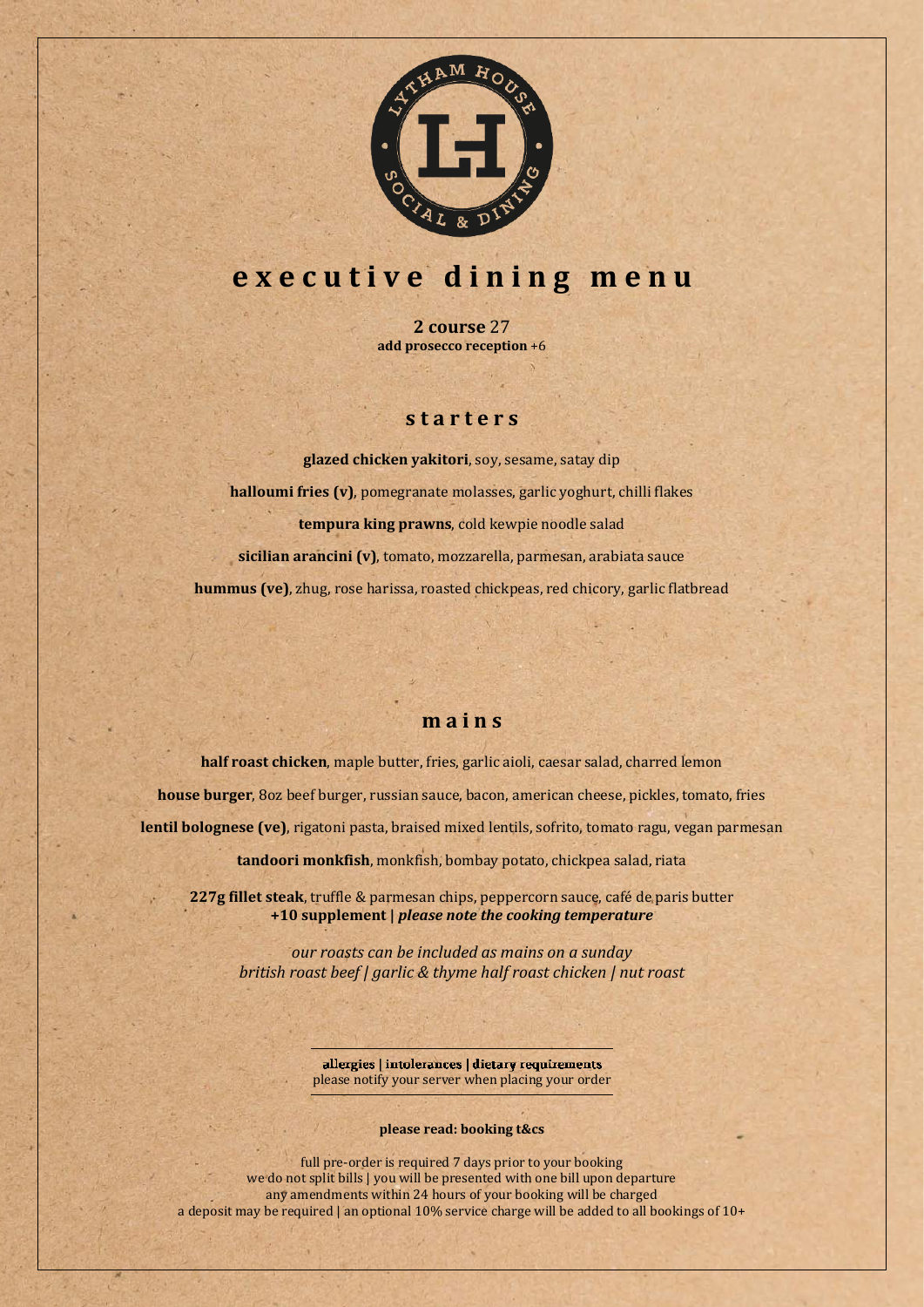

# **e x e c u t i v e d i n i n g m e n u**

**3 course** 32 **add prosecco reception** +6

## **s t a r t e r s**

**glazed chicken yakitori**, soy, sesame, satay dip **halloumi fries (v)**, pomegranate molasses, garlic yoghurt, chilli flakes **tempura king prawns**, cold kewpie noodle salad **sicilian arancini (v)**, tomato, mozzarella, parmesan, arabiata sauce **hummus (ve)**, zhug, rose harissa, roasted chickpeas, red chicory, garlic flatbread

#### **m a i n s**

**half roast chicken**, maple butter, fries, garlic aioli, caesar salad, charred lemon **house burger**, 8oz beef burger, russian sauce, bacon, american cheese, pickles, tomato, fries **lentil bolognese (ve)**, rigatoni pasta, braised mixed lentils, sofrito, tomato ragu, vegan parmesan **tandoori monkfish**, monkfish, bombay potato, chickpea salad, riata

**227g fillet steak**, truffle & parmesan chips, peppercorn sauce, café de paris butter **+10 supplement |** *please note the cooking temperature*

> *our roasts can be included as mains on a sunday british roast beef | garlic & thyme half roast chicken | nut roast*

## **d e s s e r t s**

**lytham house snickers**, chocolate pave, praline, peanut butter parfait

**tropical baked alaska**, mango parfait, passion fruit coulis **blackberry cheesecake**, pistachio crumb, orange biscotti

**chocolate orange brownie (ve),** vanilla ice cream

allergies | intolerances | dietary requirements please notify your server when placing your order

#### **please read: booking t&cs**

full pre-order is required 7 days prior to your booking we do not split bills | you will be presented with one bill upon departure any amendments within 24 hours of your booking will be charged a deposit may be required | an optional 10% service charge will be added to all bookings of 10+